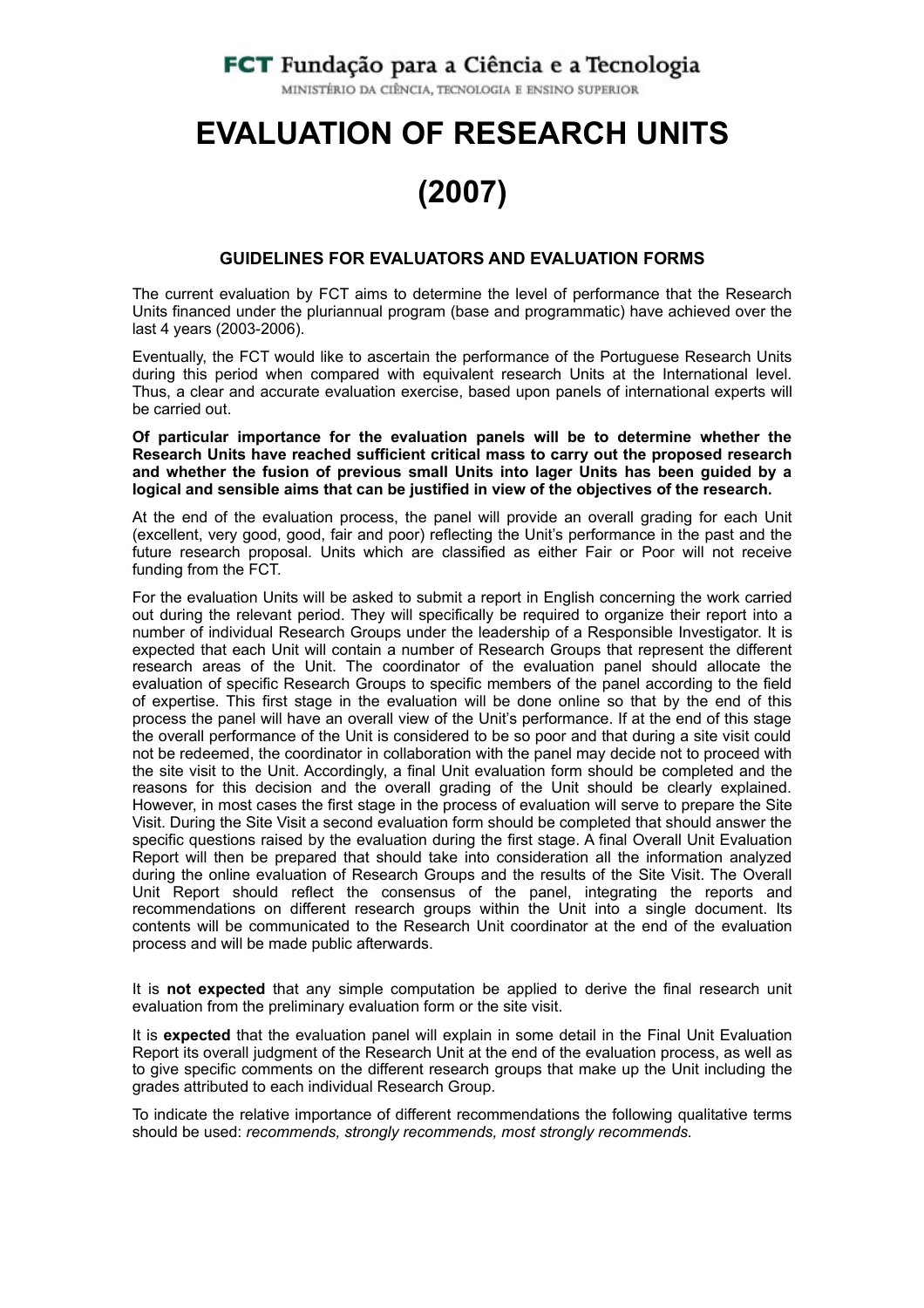# FCT Fundação para a Ciência e a Tecnologia

MINISTÉRIO DA CIÊNCIA, TECNOLOGIA E ENSINO SUPERIOR

# **RATING SCALES AND CRITERIA**

For international comparability purposes, the rating scale adopted for assessment in the evaluation forms 1) Research Groups and 2) Site Visit and how the grading is translated into form 3) Overall Unit Report, is described in the tables below.

# **Table 1. Rating of individual groups**

| Rating         | <b>Description</b>                                                                                                           |
|----------------|------------------------------------------------------------------------------------------------------------------------------|
| $\sqrt{5}$     | Internationally recognized outstanding research which contributes to the<br>advancement of the field                         |
| 4              | High quality international research which leads to some contributions to the field                                           |
| 3              | Good, solid research at the international level which might lead to incremental<br>contributions to the field                |
| $\overline{2}$ | Satisfactory research at the international level which will not necessarily lead to<br>recognized contributions to the field |
| 1              | Unsatisfactory research which is unlikely to contribute to advancement of the<br>field at any level                          |

# **Table 2. Overall grading of the Unit**

| <b>Grades</b>    | <b>Description</b>                                                                                                                                                                                                                                                                              |  |  |  |  |
|------------------|-------------------------------------------------------------------------------------------------------------------------------------------------------------------------------------------------------------------------------------------------------------------------------------------------|--|--|--|--|
| <b>Excellent</b> | Unit in which one or more groups carried out internationally recognized<br>outstanding research which contributed to the advancement of the field while<br>most others did high quality international research which lead to some<br>contributions to their specific fields                     |  |  |  |  |
| Very good        | Unit in which most groups did high quality international research which lead to<br>some contributions to the field and the remaining did good, solid research at<br>international level leading to incremental contributions to their fields                                                    |  |  |  |  |
| Good             | Unit in which one or few groups did high quality international research which<br>leads to some contributions to the field while most groups did good, solid<br>research at international level leading to incremental contributions to the field                                                |  |  |  |  |
| Fair             | Unit in which few groups did Good solid research at the international level<br>leading to incremental contributions to the field while most groups did<br>satisfactory research which will not necessarily lead to any significant<br>contributions to the field                                |  |  |  |  |
| Poor             | Unit in which few groups did Satisfactory research at the international level<br>which will not necessarily lead to recognized contributions to the field and most<br>groups carried out research that is unsatisfactory and unlikely to contribute to<br>advancement of the field at any level |  |  |  |  |